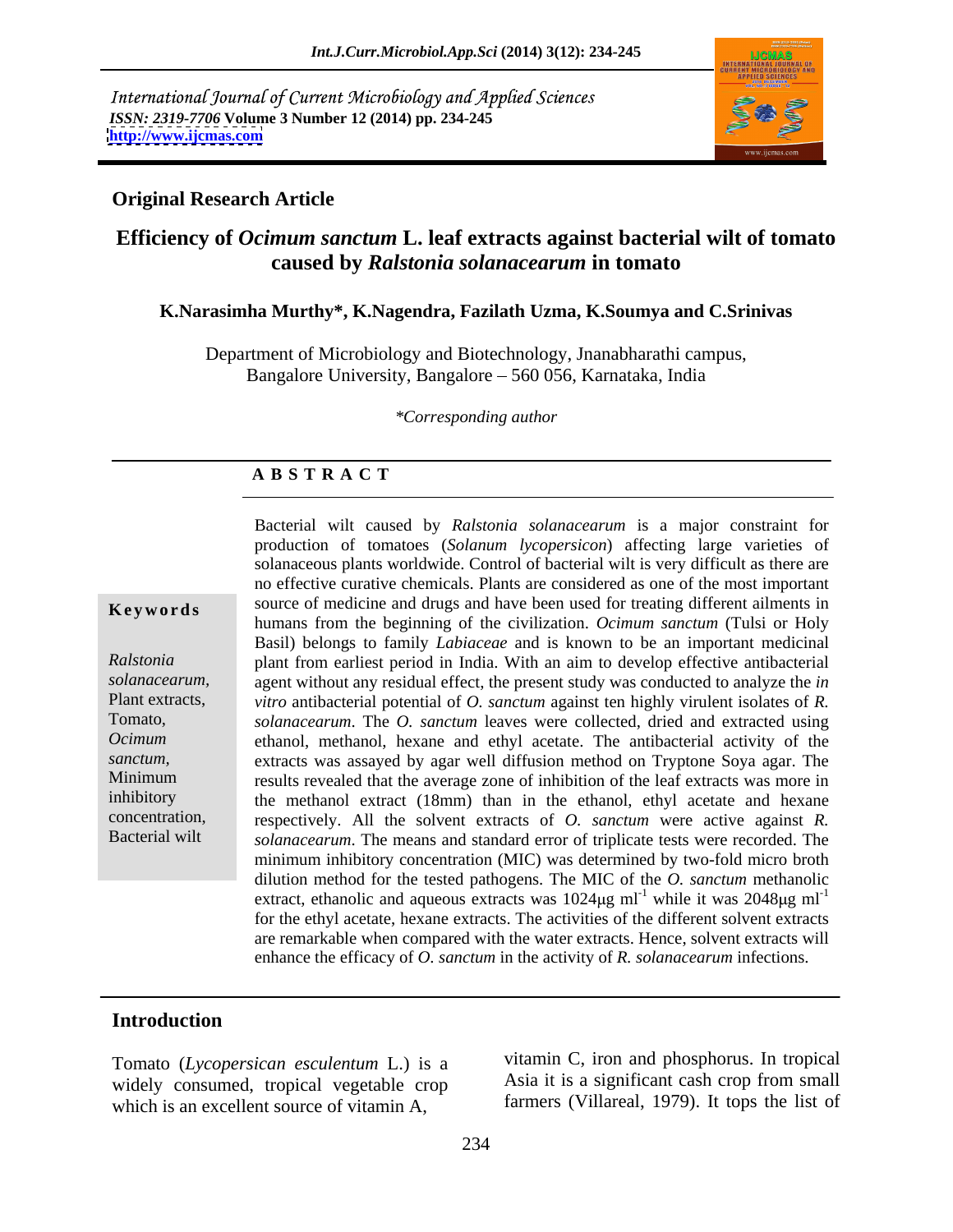industrial crops because of its outstanding Several authors have reported the processing quantities. It is a short duration contributions of many types of diseases and high yielding crop, and hence affecting tomato production; however the economically important. Its area of effect of bacterium wilt has been reported to cultivation is rising day by day. In India, be the most damaging (Taiwo *et al.,* 2007). over 0.498 million hectares is under *R. solanacearum* affects the plants at their cultivation with 16.50 million tones vegetative as well as their reproductive production and 17.50 t/ha productivity stages (Buddenhagen and Kelman, 1964; (2010). The major restraint to tomato Hayward, 1991). The use of chemicals has production in India is bacterial wilt caused by *R. solanacearum* (Yabuuchi *et al*., 1995). wilt of tomatoes because the pathogen *Ralstonia solanacearum* is a highly varied, causing the disease *R. solanacearum* is a soil complex species which has a large host borne pathogen and is systemic in its action.<br>
range of more than 200 species in 50 High pathogen inconsistency, high survival families (Aliye *et al.,* 2008). It also causes diseases in other economically important extremely wide host range renders it crops such as potato, eggplant, chilly and difficult to control the disease. Chemical non *solanaceous* crops such as banana and groundnut (Anuratha *et al.,* 1990) proving to be a major constraint in the production of evolved itself as a promising approach to many important vegetables, fruit, and cash create long lasting effect and facilitating crops. The yield loss may vary between 10.8 sustainable agriculture (Nagorska *et al.,* and 90.6 percent depending on the 2007). environmental conditions and the stage at which infection occurs (Kishun, 1987). tomato in Karnataka, Madhya Pradesh, Infested soil and water act as primary susceptible plants in roots, usually through antimicrobial activities against R.<br>wounds (Pradhanang et al., 2005) and *solanacearum*. India is a land of biodiversity water movement into upper portion of the plant tissue (Kelman, 1998). Bacterial wilt is (Kucharek, 1998). Although crop rotation with non host crops may suppress soil borne of microbial diseases from ancient time in

Several authors have reported the not been effective in the control of bacterial borne pathogen and is systemic in its action. High pathogen inconsistency, high survival rate in diverse environments and its treatments are short lived and less effective. Therefore, the stratagem of biocontrol has 2007).

Bacterial Wilt poses a constant threat to methods however, has a long history in the Maharashtra and West Bengal in India. Calvet *et al.,* (2001) and Pradhanang *et al.,* sources of inoculum. The pathogen infects plants were therefore investigated for their wounds (Pradhanang *et al.*, 2005) and *solanacearum*. India is a land of biodiversity colonizes within the xylem preventing the in terms of plant species. Various plants among the most difficult diseases to control therapeutic advantages (Kaushik, 1988). populations of the pathogen (Ahmed *et al.,* traditional medical systems. Ability of using 2000), the pathogen survive in the most of the medicinal plants for the environment in association with weed hosts, treatments for various plant diseases may lie which impairs the effect of crop rotation. in the antioxidant and antimicrobial effect of Many factors have been reported to be *Tulasi* (Holy Basil) is a traditional plant accountable for this with diseases and pests considered sacred by the Hindus. This representing major constraints to production. The religion links the plant with the Goddess The use of botanicals or non chemical control of diseases (Secoy and Smith (1983); (2003). Crude extracts from ten different antimicrobial activities against *R.*  have been mentioned in Ayurveda, an ancient Indian Sanskrit literature, for their Plant extracts has been used in the treatment of microbial diseases from ancient time in phytochemicals (Akinmoladun *et al.,* 2007).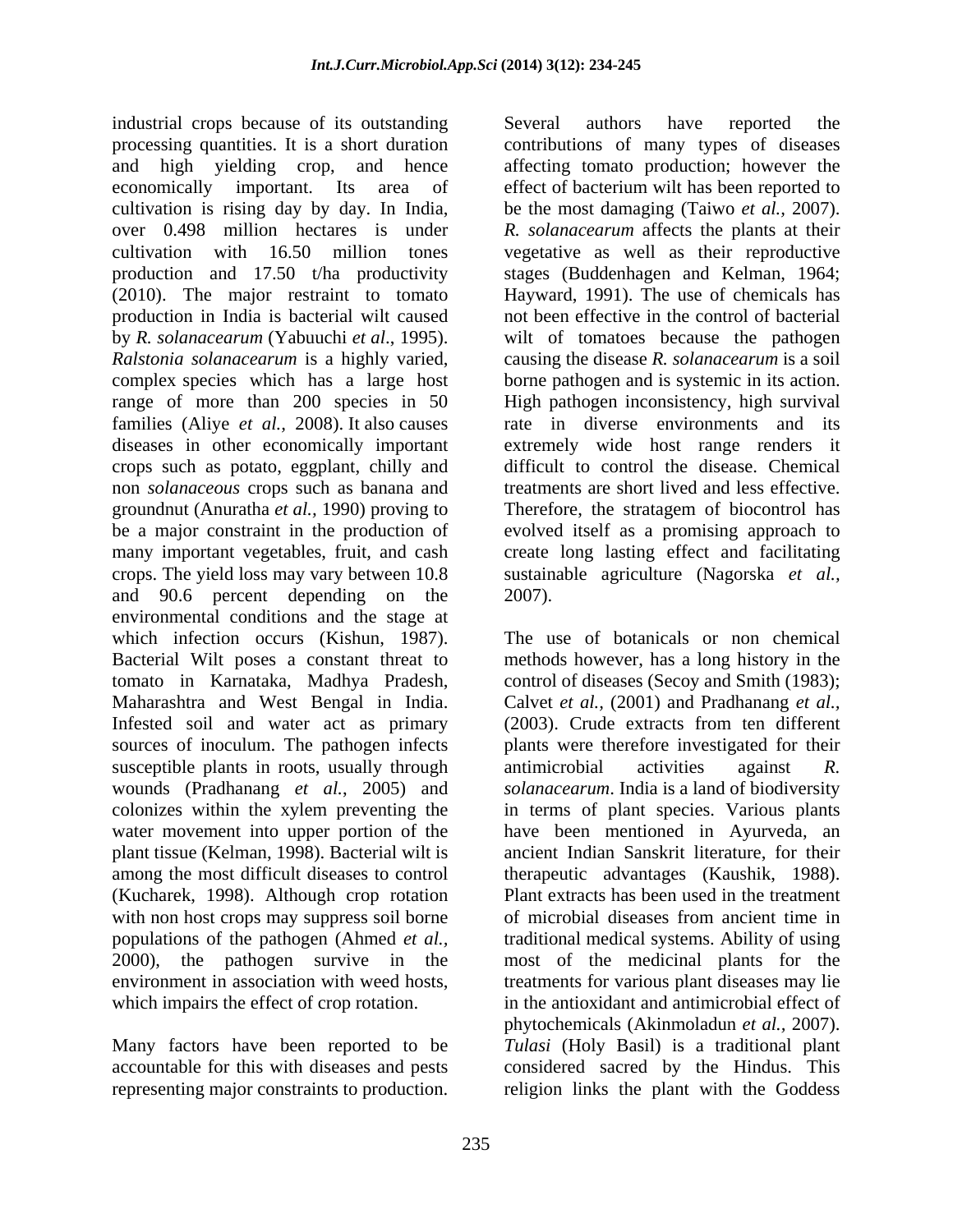figure as described in the *Puranas*. Hindus efficient, safe and eco-friendly alternative regard it as an earthly manifestation of pesticides. Very little work has been done to goddess Vrindavani, who is dear to Lord investigate the use of natural plant products Vishnu. The name "Tulasi" in Sanskrit means "the incomparable one." The *Shyama Tulasi* or Krishna Tulsi (*Ocimum sanctum* L. of *Ocimum sanctum* plant extracts on the *in*  syn. *Ocimum tenuiflorum*) possesses great *vitro* growth and development of *R.*  medicinal value as mentioned in *Charak Samhita*, an ancient Indian literature. It is a most common household plant in India and grows wild in tropics. Native to India, it is a<br> **Isolation** and identification of R. short lived perennial herb or small shrub of **solandcearum** Mint family Labiatae (*Lamiaceae*). It has small leaves with a strong smell and purple flowers. The foliage is green or purple, strongly scented. Oil extracted from leaves of this plant possesses important insecticidal

Some of the phytochemicals of medicinal importance present in *Ocimum sanctum* have already been identified (Deshpande *et al.,* 1997). *Ocimum sanctum* as an insecticide, nematicide, fungicide and antimicrobial compound also has been reported (Mishra *et al.,* 2011). However, reports on the antibacterial activity of *O.*  pathogens are limited. As such, extract of phytochemicals from *O. sanctum* plant possess useful pharmacological applications. Various insectides and pesticides used for the management of crops pose a risk to human health and cause various side effects.<br>different colony characteristics, As healthy agricultural crops are very important to produce safe food, it seems necessary to study the prevention of the identity of the pathogen (Vanitha *et al.*, tomatoes infection from these diseases  $2009$ ; Narasimha Murthy *et al.*, 2012). without using chemical agents.

The use of plant extracts is found to be an efficient way of controlling plant diseases compared to synthetic chemicals as plant<br>16S rRNA sequencing for R. solanacearum. extracts have numerous advantages over it.<br>
NCBI BLAST search was performed and the So, there is an urgent need to search for

to control bacterial wilt. The study was therefore carried out to determine the effect *solanacearum*.

# **Materials and Methods**

# **Isolation and identification of** *R. solanacearum*

properties (Nanasombat and the concerce plant materials were surface Lohasupthawee, 2005).<br>
min, followed by three repeated washings *sanctum* extracts against soil borne *et al.*, 1996). *R. solanacearum* were also Affected tomato plants showing typical symptoms of wilt were collected from different agro climatic zones of Karnataka. The collected plant materials were surface sterilized with 1% NaOCl solution for 1 to 2 with distilled water and blot dried. Then the plant sections  $(0.5-1$  cm) were placed on Kelman's TZC (2,3,5 Triphenyl tetrazolium chloride) medium (Kelman, 1954). The plates were incubated at  $28 \pm 2^{\circ}\text{C}$  for 24- $^{\circ}$ C for 24-48h. Isolation from rhizosphere soil samples was done by dilution plate technique on modified semi selective medium, South Africa (SMSA) agar medium (Elphinstone isolated from a freshly wilted tomato plant by streaking a loopful of flowing ooze containing the bacteria onto sterile TZC agar plates (Danks and Barker, 2000). The suspected colonies were subjected to different colony characteristics, biochemical, physiological, hypersensitive and pathogenicity tests for confirmation of the identity of the pathogen (Vanitha *et al*., 2009; Narasimha Murthy *et al*., 2012).

> The identification of the ten selected strains based on pathogenicity was further confirmed by molecular methods based on 16S rRNA sequencing for *R. solanacearum*. NCBI BLAST search was performed and the top hit sequences were multiple aligned and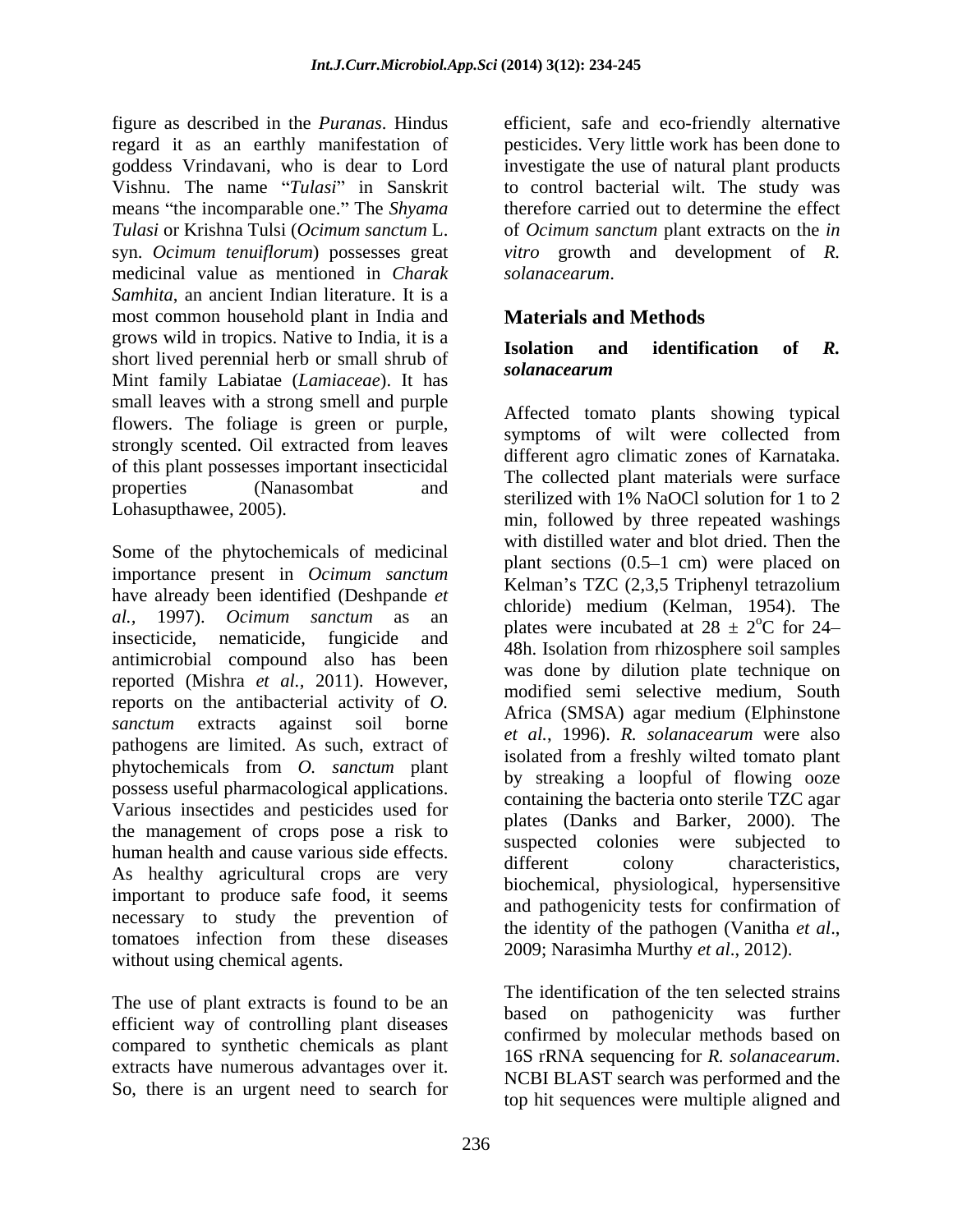phylogenetic tree was constructed using software by Neighbor Joining (NJ) analysis the algorithm (Waterman, 1986). The

# **Collection of Suitable Plant Material**

*Ocimum sanctum* was collected in the month of June of 2013 from semiarid, unshaded Inoculum of the *R. solanacearum* was land of Jnanabharathi campus, Bangalore University, Bangalore, Karnataka, India Peptone Glucose (CPG) broth (1 g of (Figure 1). Leaves suitable for extraction Casamino acids, 10 g of peptone, 5g of were plucked and were washed under running tap water followed by sterilized (Kelman, 1954). Cultures were centrifuged distilled water. Leaves were air-dried, at 12000 *g* for 10 min at 10°C. The pellet powdered and were subjected to the following extraction protocols.  $\alpha$  adjusted spectrophotometrically to  $1\times10^8$ 

Air-dried powder of *O. sanctum* leaves (15 g) was boiled in 500 ml distilled water till  $\mathbf{R}$ . solanacearum one fourth of the extract, initially taken, was

Air-dried powder (10g) was thoroughly inoculated. Wells of 5 mm diameter were temperature for 24h on shaker with 150 rpm. pure extract. Stock solutions of various was used as positive control. The

CLUSTAL X2 2.1 (Windows version) mixing well the appropriate amounts of with 1000 bootstrap replications based on ise a final concentration of 100 mg/ml. sequences were deposited to NCBI database. collecting in sterilized screw cap tubes until organic crude extracts were prepared by dried extracts and suitable solvent to give Each solution was stored at 4°C after further use (Pankaj and Purshotam, 2011).

# **Preparation of bacterial inoculums**

**Aqueous Extraction** prepared by culturing it in Casamino acid glucose in 1000 ml of distilled water) was resuspended in distilled water and was 8 CFU ml-1 (colony forming unit) (Ran *et al.,* 2005).

# *In vitro* **antagonistic activity against**  *R. solanacearum*

left behind after evaporation. The solution *In vitro* antagonistic activities against *R.*  was then filtered using muslin cloth. Filtrate *solanacearum* of all aqueous and organic was centrifuged at 5000 rpm for 15 minutes. extracts from dried leaves of*O. sanctum* The supernatant was again filtered using plant were determined by standard agar well Whatman filter no.1 under strict aseptic diffusion assay (Perez *et al.,* 1990). Petri conditions and the filtrate was collected in dishes (size 9cm diameter) containing 20ml fresh sterilized bottles and stored at 4°C of cool Tryptic Soy Agar (TSA) (at 40°C) until further use. The seeded with 100<sup>p</sup> inoculum of *R*. **Organic Solvent Extraction** allowed to solidify and then individual Petri mixed with 100ml organic solvent *viz*., cut into solidified agar media with the help ethanol, methanol, hexane or ethyl acetate. of sterilized cork borer. Aliquot 100µl of The mixtures were placed at room each leaves extract was added in the Solution was then filtered through Whatman incubated at  $28 \pm 2^{\circ}$ C for 24–48 h. Organic filter no.1. The filtrate thus obtained was solvents, in which extracts were prepared, concentrated by complete evaporation of were used as negative control while solvent at room temperature to yield the Streptomycin antibiotic of one unit strength *solanacearum* (1×10<sup>8</sup> CFU ml<sup>-1</sup>). Media was ). Media was dishes were marked for the bacteria inoculated. Wells of 5 mm diameter were cut into solidified agar media with the help of sterilized cork borer. Aliquot 100ul of each leaves extract was added in the respective well and the plates were was used as positive control. The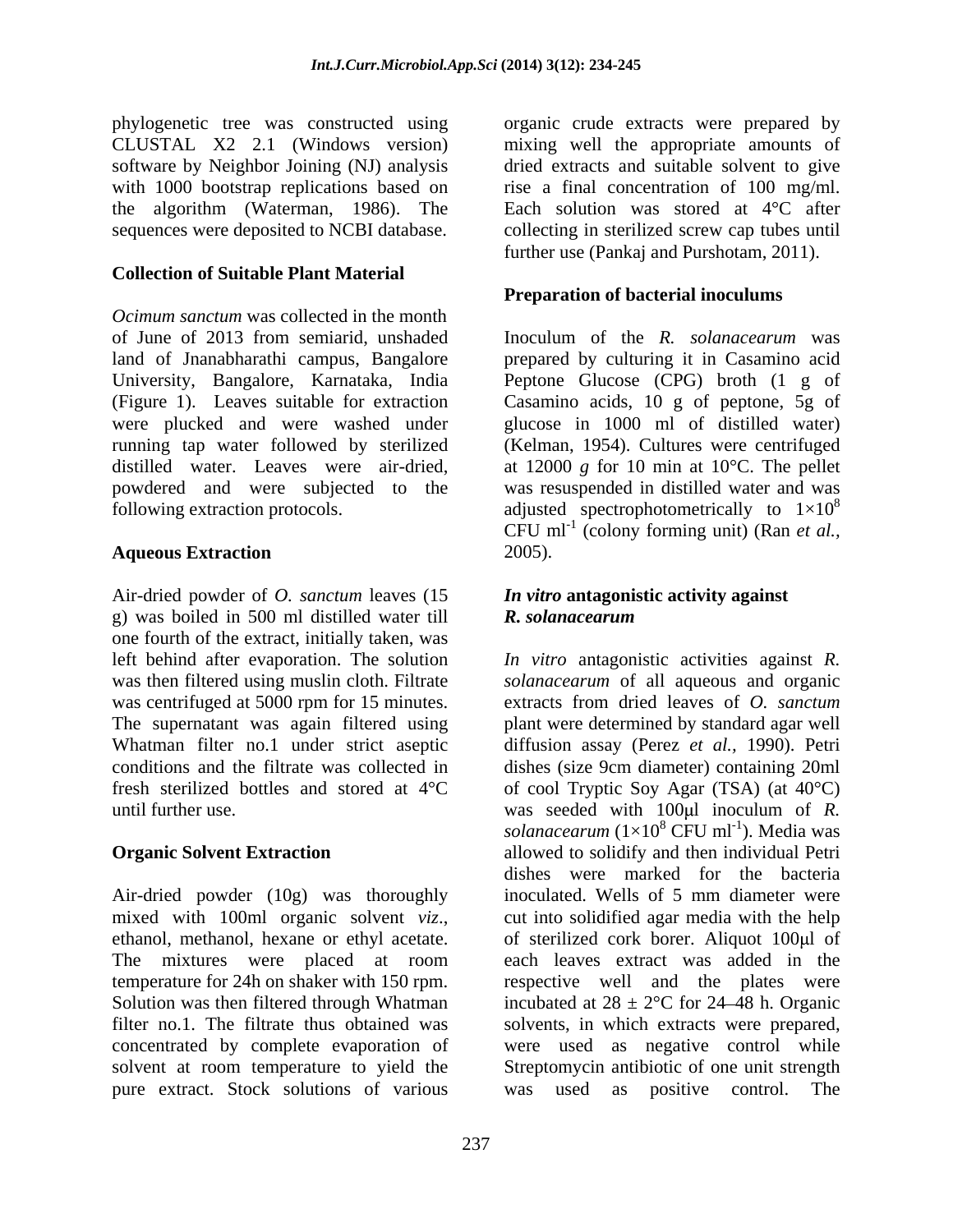experiment was performed in triplicate under aseptic conditions. The antagonistic after 7 days of inoculation followed by activity for each of the extract evaluated was expressed in terms of the average of the organism from diseased plants. The diameter of zone of inhibition (in mm) inoculated plants lost turgidity, leaves produced by the respective extract at the end started drooping and plants wilted suddenly. of incubation period. Based on the development of visible

Extracts producing an inhibition zone  $\geq 15$ mm in diameter were screened to determine The identification of the  $R$ . solanacearum minimum inhibitory concentrations (MICs) by standard two-fold micro broth dilution analysis. The BLAST analysis of the methodology given by NCCLS (1997). A sequences showed 98% to 99% identity to stock solution of each active extract was serially diluted in 96-wells micro titer plate Among 50 isolates, ten highly virulent with CPG broth to obtain a concentration strains were characterized and they were ranging from  $8\mu g/ml$  to 4096  $\mu g/ml$ . A standardized inoculum for each bacterial RS3, RS4,RS5 RS6, RS7, RS8, RS9 and strain was prepared so as to give inoculum RS10 with Gen bank Accession numbers size of approximately 1x  $10^8$  CFUml<sup>-1</sup> in KF924739, KF924740, KF924741, each well. Micro titer plates were then kept KF924742, KF924743, KF924744, at  $28 \pm 2$ °C for 24h incubation. Following KF924745, KF924746, KF924747and incubation, the MIC was calculated as the lowest concentration of the extract inhibiting the visible growth of bacterial strain. *In vitro* **antagonistic activity against** *R.* 

# **Results and Discussion**

A total of 50 *R. solanacearum* isolates were obtained from the wilted tomato plant samples collected from different locations during field survey. Virulent isolates grown on TZC medium were highly fluidal, white coloured with a light pink centre and round to irregular margin. Microscopic studies negative, rod shaped, non spore forming, strictly aerobic bacteria and it was confirmed by standard biochemical tests. The range of 7 mm to 13 mm and Hexane extract<br>Pathogenicity was confirmed by the was inhibited range of 5 mm to 12mm zone Pathogenicity was confirmed by the

**Determination of Minimum Inhibitory Concentration Concentration Concentration Concentration Concentration Concentration Concentration Concentration Concentration Concentration Concentration Concentration Concentration Concentration** development of wilt symptoms on test plants reisolation and identification of the causal organism from diseased plants. The symptoms, *R. solanacearum* strains were grouped into highly pathogenic, moderately pathogenic, weakly pathogenic and avirulent.

 $8$  CFUml<sup>-1</sup> in KF924739, KF924740, KF924741, in KF924739, KF924740, KF924741, <sup>o</sup>C for 24h incubation. Following KF924745, KF924746, KF924747and The identification of the *R. solanacearum* isolates was confirmed by molecular several isolates of *R. solanacearum* strains*.* identified as *R. solanacearum* - RS1, RS2, KF924739, KF924740, KF924741, KF924742, KF924743, KF924744, KF924745, KF924746, KF924747and KF924748 respectively.

# *solanacearum*

**Isolation and identification of** *sanctum* extracts against ten R. *R. solanacearum solanacearum* pathogens, were studied. revealed that bacterial isolates were Gram 9 mm to 18 mm zone of inhibition, Ethanol Antibacterial activity of different *O. sanctum* extracts against ten *R.*  Results of the study are shown in the Table 1. According to the results, all different types of extracts obtained from *O. sanctum* leaves showed the antagonistic activity against all tested *R. solanacearum* strains. Data indicated that the most active extract was methanol which had inhibitory activity against ten *R. solanacearum* in the range of 9 mm to 18 mm zone of inhibition, Ethanol extract was inhibited range of 6 mm to 15 mm, Ethyl acetate extract was inhibited range of 7 mm to 13 mm and Hexane extract was inhibited range of 5 mm to 12mm zone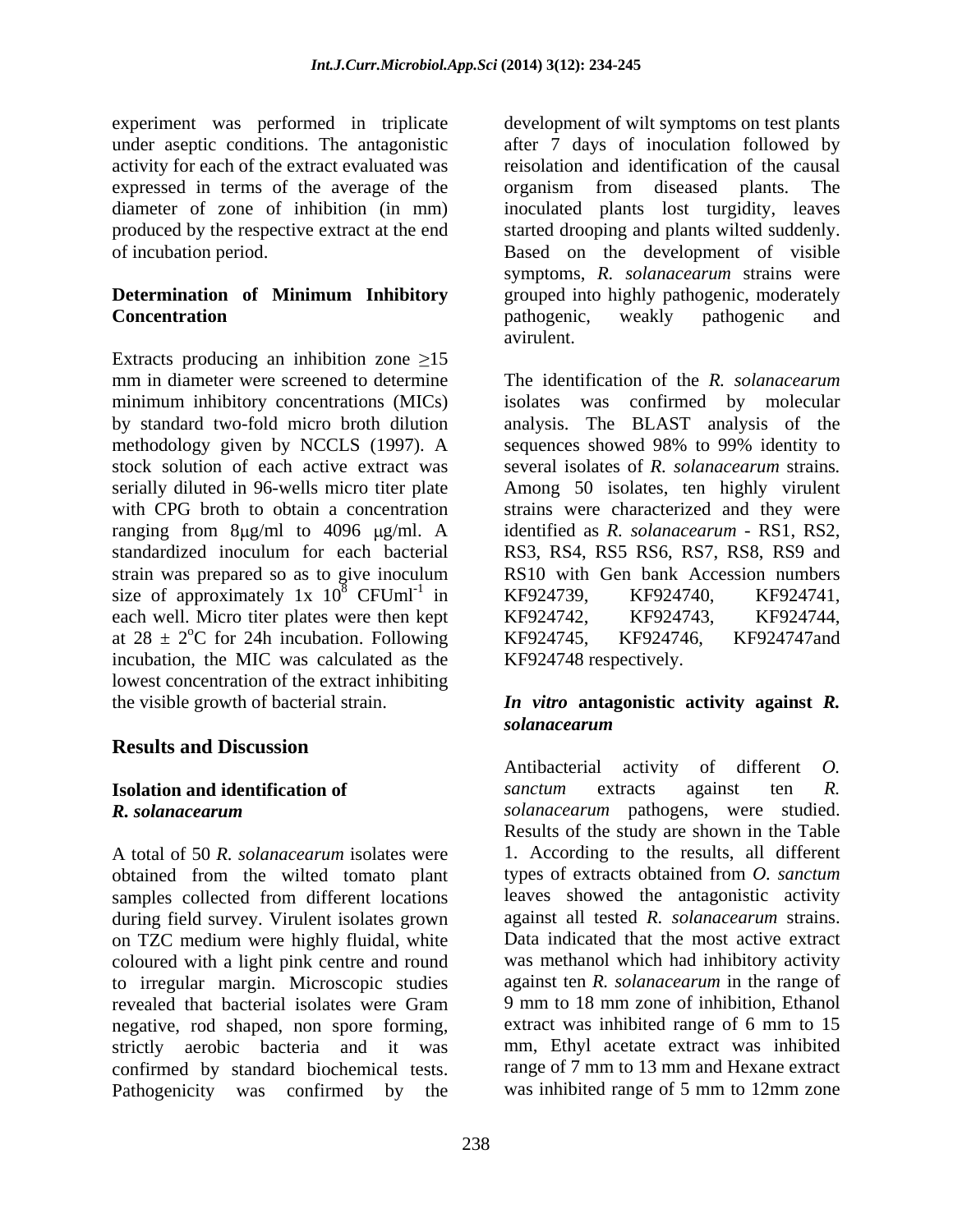7, *R. solanacearum* were inhibited at  $1024\mu\text{g}$  ml<sup>-1</sup> by methanol extract, ethanol

*oleracae* and *Ipomoea batatas* on *Ralstonia solanacearum* are also reported (Wagura, 2011). The antibacterial activity of

chemicals may exceed 4,000,000 and of these 10,000 are reported are found to be antibacterial activities against some plants is defensive (Grayer and Harborne, 1994). Higher plants are much more pharmaceuticals and pesticides (Hostettman and Wolfender, 1997). Many species of screening/evaluation of diverse plants for

of inhibition zone (Table 1). Biologically active plant derived pesticides Minimum inhibitory concentrations of significant role in crop protection strategies. different active extracts from leaves of *O.*  Exploitation of naturally available chemicals sanctum had been demonstrated in Table 2– from plants, which retards the reproduction by methanol extract, ethanol more realistic and ecologically sound extract, aqueous extracts and antibiotic method for plant protection and will have a while *R. solanacearum* was inhibited at prominent role in the development of future 2048µg ml<sup>-1</sup> concentration of ethyl acetate commercial pesticides for crop protection and hexane extracts Table 2–7. Strategies, with special reference to the According to the results, all different types *al.,* 2002). Ji *et al.* (2007) has also reported of extracts obtained from *Ocimum sanctum* the use of plant derived volatile compound leaves have shown antagonistic activity thymol to suppress bacterial wilt of tomatoes against all tested *R. solanacearum*. The as part of an integrated management antibacterial effect of crude medicinal plant package for the disease. The extracts extract of *Ocimum gratisimum*, *Brassica*  investigated in this study are from plants are expected to play an increasingly of undesirable microorganisms, would be a management of plant diseases (Gottlieb *et*  that are locally available and environmentally friendly.

*Ralstonia* with plant extracts have been Ethanol, Ethyl acetate, Methanol, Hexane reported earlier (Lopez *et al.,* 2005; Larkin solvents and aqueous extracts of the leaf and Griffins, 2007). were subjected to a preliminary test of The plant world is a rich storehouse of phytopathogenic bacteria, *R. solanacearum.* natural chemicals that can be exploited for It is clear from the present results that all the use as pesticides. The total number of plant extracts exhibited pronounced activities secondary metabolites whose major role in pathogenic bacteria have been reported by important in the production of economically were promising. In *Ocimum sanctum* important organic compounds, extracts, the growth of *R. solanacearum* higher plants have not been described, are plant leaves are better extracted with the much less surveyed for chemical or Methanol solvent than all other solvents. biologically active constituents and new High activity of *Ocimum sanctum* extracts sources of commercially valuable pesticides against *R. solanacearum* was achieved in (Verma and Dubey, 1999). This is mainly Methanol followed by ethyl alcohol, Ethyl due to lack of information on the acetate and hexane. In general, the activities their antibacterial activity. shown good activity when compared with antimicrobial activities against against the tested bacteria. *In vitro* antibacterial activities against some Alam *et al.* (2008). The antibacterial activities of *Ocimum sanctum* leaf extract maximum inhibited by Methanol, this tends to show that the active ingredients of these against the *R. solanacearum* used have standard antibiotic.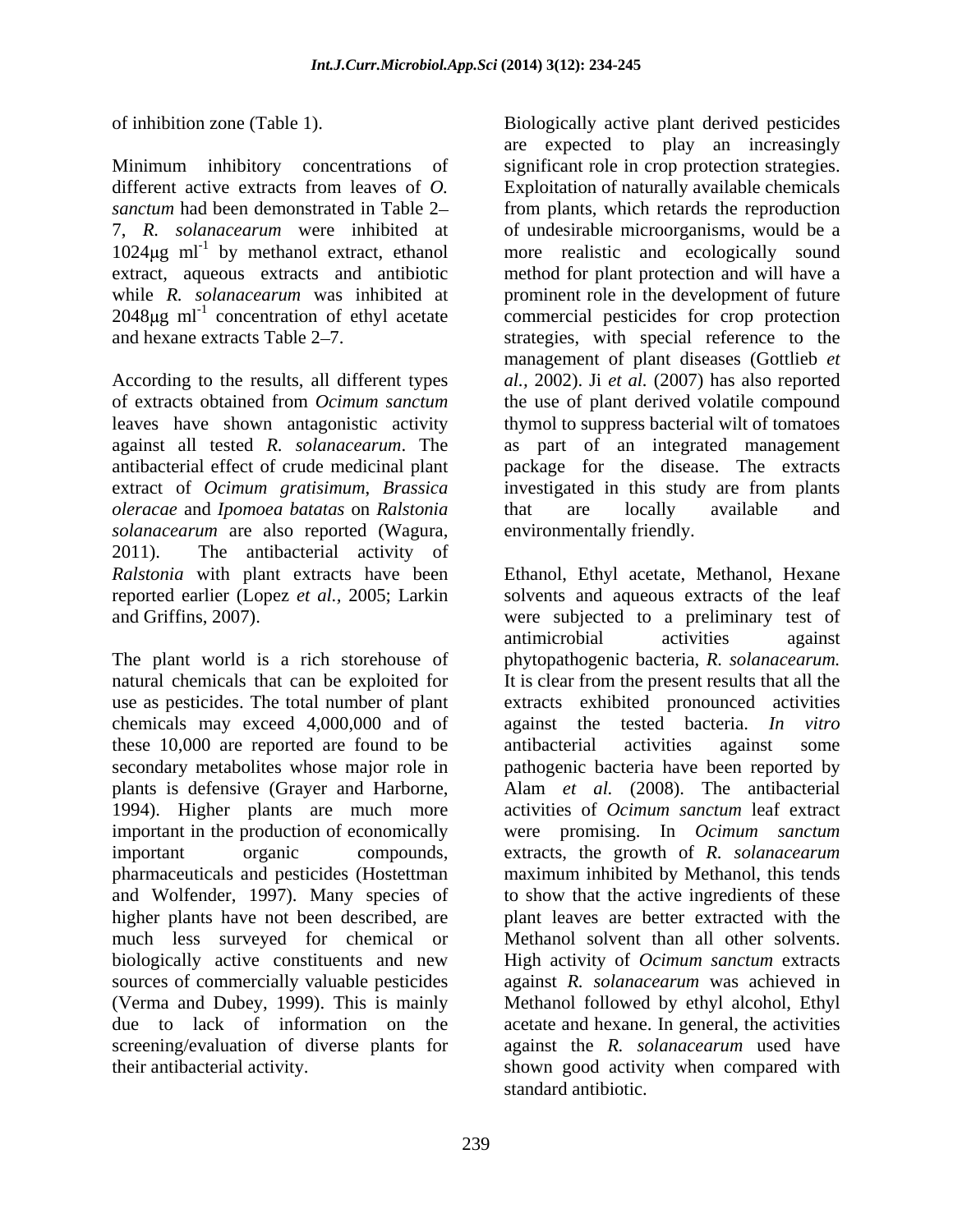|                 |                        | Zone of Inhibition in mm |                             |                                                |                                                |                                                                                                |                 |                 |                  |     |                                                                                                                              |  |
|-----------------|------------------------|--------------------------|-----------------------------|------------------------------------------------|------------------------------------------------|------------------------------------------------------------------------------------------------|-----------------|-----------------|------------------|-----|------------------------------------------------------------------------------------------------------------------------------|--|
|                 | <b>Type of Extract</b> | RS1                      | RS2                         | RS3                                            | RS4                                            | <b>RS5</b>                                                                                     | <b>RS6</b>      | RS7             | RS8              | RS9 | <b>RS10</b>                                                                                                                  |  |
|                 | <b>Methanol</b>        | $13.5 \pm 0.3$           | $14.0{\scriptstyle \pm0.4}$ |                                                | $10.25 \pm 0.4$ 9.39 $\pm 0.6$ 17.52 $\pm 0.4$ |                                                                                                | $11.0{\pm}0.8$  | $14.21 \pm 0.7$ |                  |     | $12.0\pm0.5$ $10.56\pm0.7$ $13.54\pm0.8$                                                                                     |  |
| Organic         | Ethanol                | $7.9 \pm 0.2$            | $9.56 \!\pm\! 0.5$          |                                                | $11.34 \pm 0.5$ 14.92 $\pm$ 0.7 9.65 $\pm$ 0.5 |                                                                                                | $12.0\pm0.6$    | $10.56 \pm 0.5$ |                  |     | $8.65\pm0.6$ $6.78\pm0.3$ $13.0\pm0.4$                                                                                       |  |
| <b>Extract</b>  | Ethyl<br>Acetate       | $8.65 \pm 0.6$           | $10.50 \pm 0.4$             | $11.62 \pm 0.2$                                |                                                | $9.87 \pm 0.3$ 8.86 $\pm$ 0.6                                                                  | $12.33 \pm 0.4$ | $11.54 \pm 0.8$ | $7.89 {\pm} 0.6$ |     | $9.46 \pm 0.4$   11.34 $\pm$ 0.7                                                                                             |  |
|                 | Hexane                 | $7.89 \pm 0.01$          | $5.9. \pm 0.5$              | $9.56 \pm 0.3$ 11.72 $\pm$ 0.3 10.46 $\pm$ 0.4 |                                                |                                                                                                | $8.21 \pm 0.3$  | $12.0{\pm}0.8$  |                  |     | $10.54 \pm 0.9$ $9.45 \pm 0.6$ $8.34 \pm 0.7$                                                                                |  |
|                 | <b>Aqueous Extract</b> | $12.45 \pm 0.1$          | $11.21 \pm 0.6$             | $10.33 \pm 0.2$ 12.86 $\pm 0.6$ 9.21 $\pm 0.5$ |                                                |                                                                                                | $10.5 \pm 0.4$  |                 |                  |     | $12.46\pm0.9$ $10.25\pm0.7$ $9.76\pm0.4$ $9.89\pm0.3$                                                                        |  |
|                 | Streptomycin           |                          |                             |                                                |                                                | $24.65\pm1.2$   $27.33\pm1.6$   $23.56\pm1.9$   $26.5\pm1.3$   $24.17\pm1.7$   $22.54\pm1.1$ . |                 |                 |                  |     | $27.46\pm1.6$ $26.62\pm1.9$ $21.56\pm1.5$ $23.21\pm1.8$                                                                      |  |
|                 | Methanol               | $4.21 \pm 0.4$           | $5.72 \pm 0.7$              | $3.0 \pm 0.03$                                 | $7.5 \pm 0.2$                                  | $5.32 \pm 0.1$ $4.21 \pm 0.5$                                                                  |                 | $3.92 \pm 0.2$  | $4.56 \pm 0.3$   |     | $3.66 \pm 0.1$ $5.33 \pm 0.4$                                                                                                |  |
|                 | <b>Ethanol</b>         | $4.24 \pm 0.5$           | $5.64 {\pm} 0.6$            | $3.33\pm0.01$ $4.32\pm0.05$ $3.21\pm0.08$      |                                                |                                                                                                | $4.62{\pm}0.07$ |                 |                  |     | $\begin{array}{ c c c c c c c c c } \hline 2.33 \pm 0.01 & 3.65 \pm 0.01 & 5.72 \pm 0.4 & 4.36 \pm 0.3 \ \hline \end{array}$ |  |
| <b>Controls</b> | <b>Ethyl Acetate</b>   | $2.3 \pm 0.03$           | $4.54 \pm 0.2$              | $5.76 \pm 0.06$ $3.56 \pm 0.1$ $4.96 \pm 0.08$ |                                                |                                                                                                | $3.54 \pm 0.1$  |                 |                  |     | $2.89 \pm 0.02$ 5.65 $\pm$ 02. 4.71 $\pm$ 0.2 3.24 $\pm$ 0.4                                                                 |  |
|                 | Hexane                 | $4.73 \pm 0.05$          | $3.54 \pm 0.1$              |                                                |                                                |                                                                                                |                 |                 |                  |     |                                                                                                                              |  |

**Table.1** *In vitro* antagonistic activity of aqueous and organic extracts of *Ocimum sanctum*  leaves against *R. solanacearum*

Values are presented as mean  $\pm$  S.E. of triplicate experiments.  $+$  = Growth

\*Mean of three values ± Standard Deviation.

| Table.2 Minimum inhibitory concentration of active crude ethanol extracts of Ocimum |  |  |
|-------------------------------------------------------------------------------------|--|--|
| painst R. solanacearun<br>100110                                                    |  |  |

| <b>CONTRACTOR</b><br><b>Type of</b><br><b>Active</b><br><b>Crude</b> | 11.<br>solana   |  | Concentration of Extracts (in $\mu$ g ml <sup>-1</sup> ) |  |  |                                                         | <b>MIC</b><br>$\int$ (in µg ml <sup>-1</sup> ) |
|----------------------------------------------------------------------|-----------------|--|----------------------------------------------------------|--|--|---------------------------------------------------------|------------------------------------------------|
| <b>Extracts</b>                                                      | cearum          |  |                                                          |  |  | 4096   2048   1024   512   256   128   64   32   16   8 |                                                |
|                                                                      | R <sup>o</sup>  |  |                                                          |  |  |                                                         | 2048                                           |
|                                                                      | RS2             |  |                                                          |  |  |                                                         | 4096                                           |
|                                                                      | RS3             |  |                                                          |  |  |                                                         | 4096                                           |
|                                                                      | RS4             |  |                                                          |  |  |                                                         | >4096                                          |
|                                                                      | RS5             |  |                                                          |  |  |                                                         | 2048                                           |
| <b>Ethanol</b>                                                       | RS <sub>6</sub> |  |                                                          |  |  |                                                         | 1024                                           |
|                                                                      | RS7             |  |                                                          |  |  |                                                         | 1024                                           |
|                                                                      | RS <sub>8</sub> |  |                                                          |  |  |                                                         | 2048                                           |
|                                                                      | RS9             |  |                                                          |  |  |                                                         | 2048                                           |
|                                                                      | RS10            |  |                                                          |  |  |                                                         | 4096                                           |

(-) represents 'No Growth Observed'; (+) represents 'Growth Observed'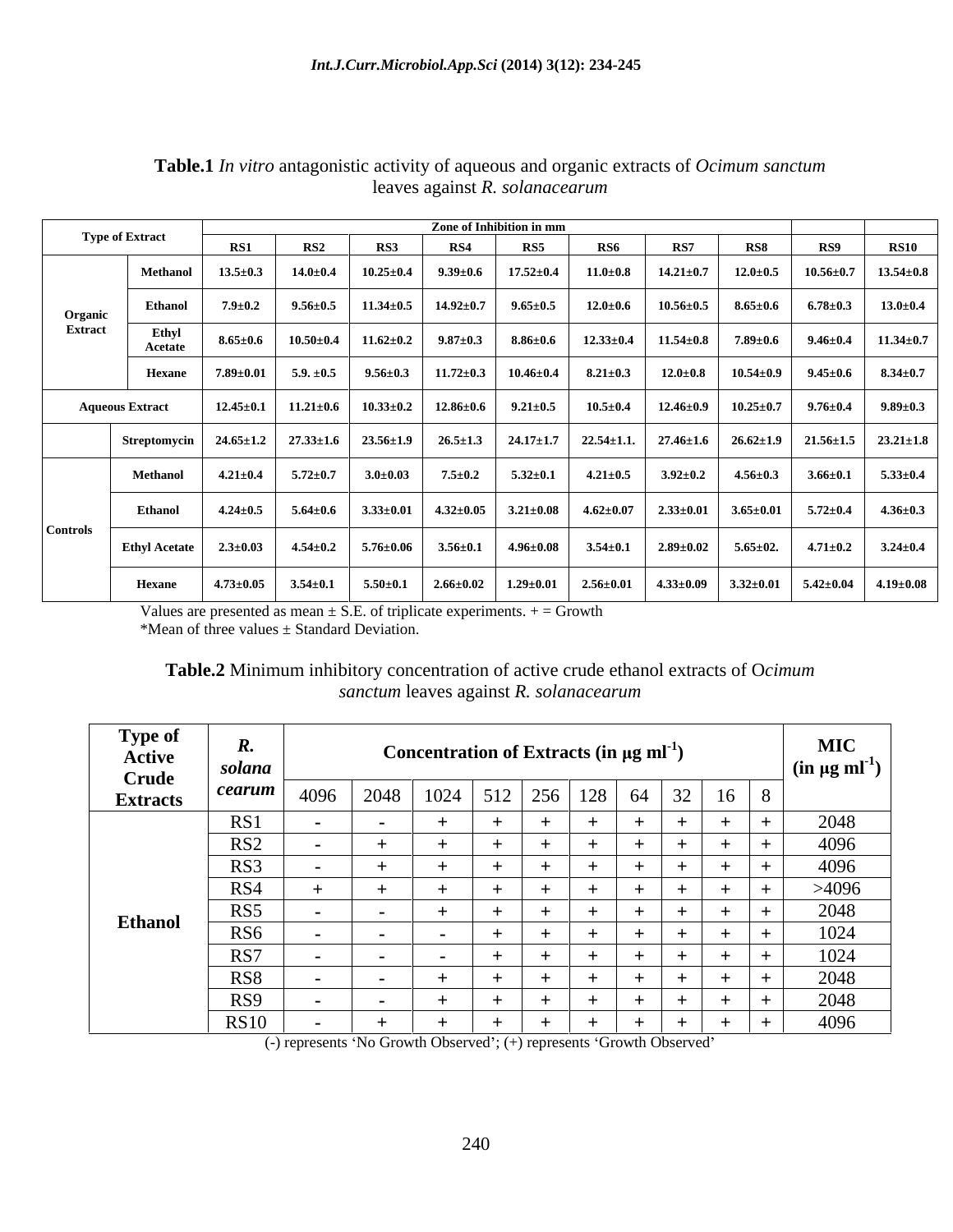| <b>Type of</b><br>Active Crude   solanacea<br><b>Extracts</b> | rum                            | Concentration of Extracts (in $\mu$ g ml <sup>-1</sup> )                            | <b>MIC</b><br>$\left  \right.$ (in µg ml <sup>-1</sup> ) $\left  \right.$ |
|---------------------------------------------------------------|--------------------------------|-------------------------------------------------------------------------------------|---------------------------------------------------------------------------|
|                                                               | RS1                            | 22<br>  4096   2048   1024   512   256   128   64<br>$16 \quad 8$<br>$\frac{52}{1}$ | 2048                                                                      |
|                                                               | RS <sub>2</sub>                | $\sim$                                                                              | 2048                                                                      |
|                                                               | RS3<br>RS4                     | $+$                                                                                 | 2048<br>4096                                                              |
| <b>Methanol</b>                                               | RS5                            | $\sim$                                                                              | 512                                                                       |
|                                                               | RS <sub>6</sub><br>RS7         |                                                                                     | 2048<br>1024                                                              |
|                                                               | RS8                            |                                                                                     | 2048                                                                      |
|                                                               | RS <sub>9</sub><br><b>RS10</b> | $\sim$<br>ᅩ<br>$\sim$                                                               | 1024<br>2048                                                              |

**Table.3** Minimum inhibitory concentration of active crude Methanol extracts of O*cimum sanctum* leaves against *R. solanacearum*

(-) represents 'No Growth Observed'; (+) represents 'Growth Observed'

# **Table.4** Minimum inhibitory concentration of active crude Ethyl acetate extracts of O*cimum sanctum* leaves against *R. solanacearum*

| <b>Type of</b><br><b>Active Crude</b><br><b>Extracts</b> | olanace <sup>.</sup><br>arum |      |                                   |  |  | Concentration of Extracts (in $\mu$ g ml <sup>-1</sup> ) |             | <b>MIC</b><br>$\sin \mu g$ ml <sup>-1</sup> ) |
|----------------------------------------------------------|------------------------------|------|-----------------------------------|--|--|----------------------------------------------------------|-------------|-----------------------------------------------|
|                                                          |                              | 4096 | 2048   1024   512   256   128   6 |  |  | 32<br>64                                                 | $16 \mid 8$ |                                               |
|                                                          | RS1                          |      |                                   |  |  |                                                          |             | 4096                                          |
|                                                          | RS <sub>2</sub>              |      |                                   |  |  |                                                          |             | 4096                                          |
|                                                          | RS3                          |      |                                   |  |  |                                                          |             | 4096                                          |
|                                                          | RS4                          |      |                                   |  |  |                                                          |             | 4096                                          |
|                                                          | RS5                          |      |                                   |  |  |                                                          |             | 2048                                          |
| <b>Ethyl</b> acetate                                     | RS6                          |      |                                   |  |  |                                                          |             | >4096                                         |
|                                                          | RS7                          |      |                                   |  |  |                                                          |             | 2048                                          |
|                                                          | RS <sub>8</sub>              |      |                                   |  |  | - 1                                                      |             | >4096                                         |
|                                                          | RS9                          |      |                                   |  |  |                                                          |             | 2048                                          |
|                                                          | <b>RS10</b>                  |      |                                   |  |  |                                                          |             | 2048                                          |

(-) represents 'No Growth Observed'; (+) represents 'Growth Observed'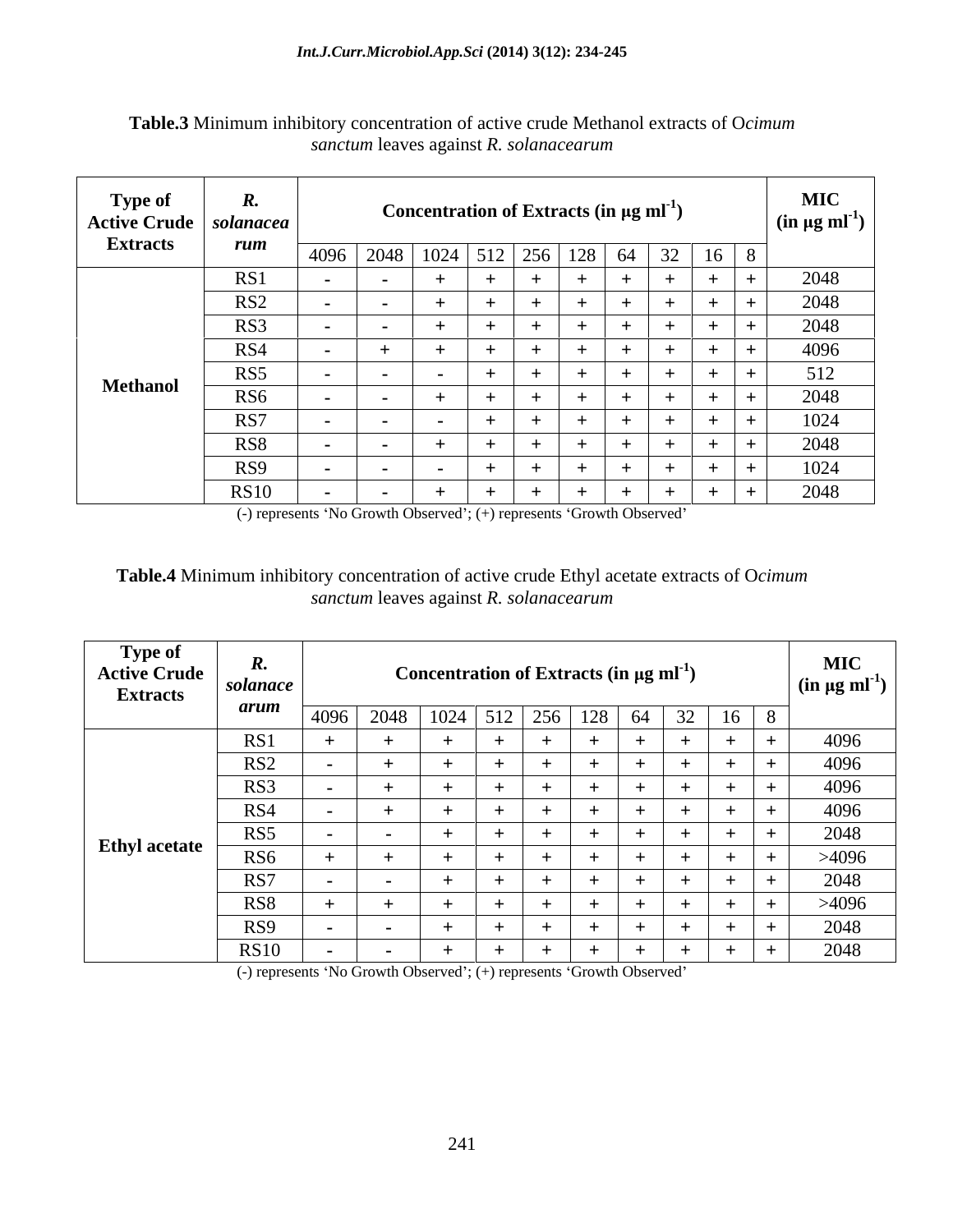| <b>Type of</b><br>Active | и.<br>solanac   |  | Concentration of Extracts (in $\mu$ g ml <sup>-1</sup> ) |     |    |                                |     | <b>MIC</b>                                 |
|--------------------------|-----------------|--|----------------------------------------------------------|-----|----|--------------------------------|-----|--------------------------------------------|
| Crude<br><b>Extracts</b> | earum           |  | $4096$   2048   1024   512   256                         | 128 | 64 | 32<br>$\vert 16 \vert 8 \vert$ |     | $\left( \text{in } \mu \text{g m} \right)$ |
|                          | RS1             |  |                                                          |     |    |                                |     | 4096                                       |
|                          | RS <sub>2</sub> |  |                                                          |     |    |                                |     | 2048                                       |
|                          | RS3             |  |                                                          |     |    |                                | . . | 2048                                       |
|                          | RS4             |  |                                                          |     |    |                                |     | 4096                                       |
| <b>Hexane</b>            | RS5             |  |                                                          |     |    |                                |     | >4096                                      |
|                          | RS6             |  |                                                          |     |    |                                |     | 2048                                       |
|                          | RS7             |  |                                                          |     |    |                                |     | 4096                                       |
|                          | RS8             |  |                                                          |     |    |                                |     | 2048                                       |
|                          | RS9             |  |                                                          |     |    |                                |     | 2048                                       |
|                          | <b>RS10</b>     |  |                                                          |     |    |                                |     | 4096                                       |

**Table.5** Minimum inhibitory concentration of active crude hexane extracts of *Ocimum sanctum* leaves against *R. solanacearum*

(-) represents 'No Growth Observed'; (+) represents 'Growth Observed'

# **Table.6** Minimum inhibitory concentration of Aqueous extracts of O*cimum sanctum* leaves against *R*. *solanacearum* against *R. solanacearum*

| <b>Type of</b><br>Active<br><b>Crude</b> | <br>solanac     |        | Concentration of Extracts (in $\mu$ g ml <sup>-1</sup> ) |  | <b>MIC</b><br>$\int$ (in µg ml <sup>-1</sup> ) |
|------------------------------------------|-----------------|--------|----------------------------------------------------------|--|------------------------------------------------|
| <b>Extracts</b>                          | earun           |        | 4096   2048   1024   512   256   128   64   32   16   8  |  |                                                |
|                                          | RS1<br>1 W 1    |        |                                                          |  | 1024                                           |
|                                          | RS <sub>2</sub> |        |                                                          |  | 4096                                           |
|                                          | RS3             |        |                                                          |  | 2048                                           |
|                                          | RS4             |        |                                                          |  | 4096                                           |
|                                          | RS5             |        |                                                          |  | 4096                                           |
| Aqueous                                  | RS <sub>6</sub> |        |                                                          |  | 2048                                           |
|                                          | RS7             | $\sim$ |                                                          |  | 1024                                           |
|                                          | RS <sub>8</sub> |        |                                                          |  | 4096                                           |
|                                          | RS9             |        |                                                          |  | 2048                                           |
|                                          | <b>RS10</b>     |        |                                                          |  | 4096                                           |

 $(-)$  represents 'No Growth Observed';  $(+)$  represents 'Growth Observed'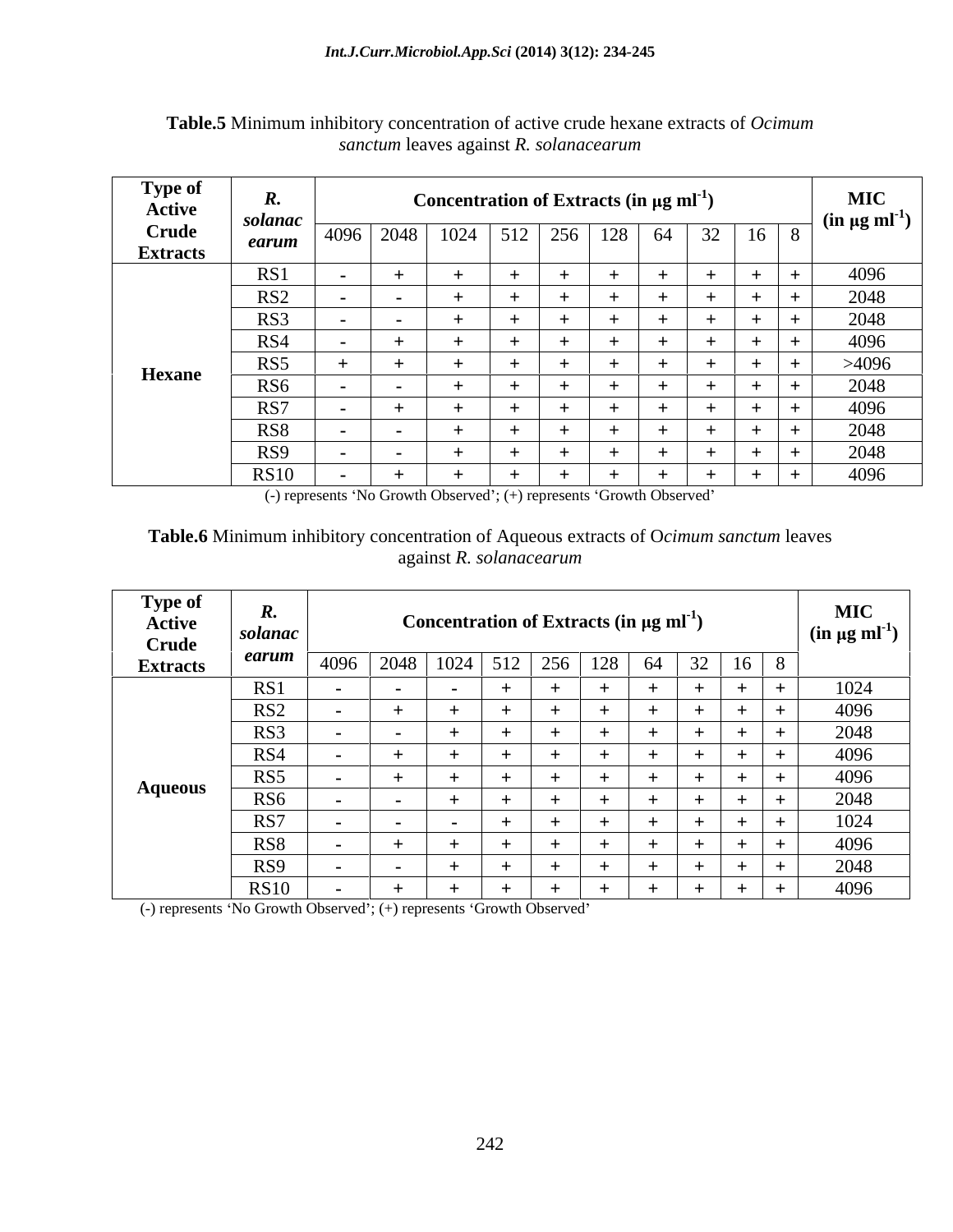| <b>Type of</b><br>Active Crude   solanac | п.              |      |               |               |                                    | Concentration of Extracts (in $\mu$ g ml <sup>-1</sup> ) |                 |             | <b>MIC</b><br>$\int$ (in µg ml <sup>-1</sup> ) |
|------------------------------------------|-----------------|------|---------------|---------------|------------------------------------|----------------------------------------------------------|-----------------|-------------|------------------------------------------------|
| <b>Extracts</b>                          | earum           | 4096 |               | $2048$   1024 | $512 \mid 256$                     | 64                                                       | 32 <sub>1</sub> | $16 \mid 8$ |                                                |
|                                          | RS1             |      |               |               | $\sim$ $\sim$<br>$\sim$            | $\sim$ $  -$                                             | $\sim$ $\sim$   | $\sim$      | $\leq$ $\geq$                                  |
|                                          | RS <sub>2</sub> |      |               |               | $-$                                | $\sim$ $\sim$                                            | $\sim$          |             | $\leq$ $\sim$                                  |
|                                          | RS3             |      |               |               | $\sim$ $\sim$                      | $\sim$ $\sim$                                            | $\sim$          |             | $\leq$ $\times$                                |
|                                          | RS4             |      |               |               | $-$                                | $\sim$                                                   | $\sim$          |             | $\leq$ $\geq$                                  |
|                                          | RS5             |      |               |               |                                    | $\sim$                                                   | $\sim$          |             |                                                |
| Streptomycin                             | RS <sub>6</sub> |      |               |               | $\sim$                             |                                                          | $\sim$          |             |                                                |
|                                          | RS7             |      |               |               | $-$                                | $\sim$ $\sim$                                            | $\sim$          |             | $\leq$ $\geq$                                  |
|                                          | RS8             |      |               |               | $-$                                | $\sim$                                                   | $\sim$          |             | $\leq$ $\geq$                                  |
|                                          | RS9             |      | $\sim$ $\sim$ |               | $\sim$ $\sim$<br>$\sim$            | $\sim$                                                   | $\sim$          |             |                                                |
|                                          | RS10            |      | $\sim$ $\sim$ |               | $\overline{\phantom{a}}$<br>$\sim$ | $\sim$                                                   | $\sim$          |             | $\leq$ $\geq$                                  |

**Table.7** Minimum inhibitory concentration of antibiotic against *R. solanacearum*

 $(-)$  represents 'No Growth Observed';  $(+)$  represents 'Growth Observed'

High activity was found in extracts from

*R. solanacearum* were inhibited at The solvent extracts will enhance the minimum inhibitory concentration (MIC) efficacy of phytochemicals in the control of  $1024\mu\text{g}$  ml<sup>-1</sup> by methanol extract, ethanol extract and aqueous extracts while *R. solanacearum* was inhibited at MIC of is a systemic disease that cannot be  $2048 \mu g$  ml<sup>-1</sup> concentration of ethyl acetate,<br>hexane extracts. It was evident that the use hexane extracts. It was evident that the use of chemical pesticides. The traditional use of *Ocimum sanctum* solvent extracts has a of plants in the control of diseases dates to potential to substitute the antibiotics for ancient times and presents no potential pathogen infection control. This kind of biological control would be economical, findings are very encouraging and the safe, environmental friendly. These plants are also available in plenty and farmers compounds could be useful in the control can use it for control of wilt in the of bacterial wilt infection in plant caused solanaceous crops. However, the chemical by *R. solanacearum*. Pesticide companies compounds are yet to be isolated from this plants which requires further detail study.

As per the results of the present study, properties against *R. solanacearum*. The results of the present investigation are an

leaves of *Ocimum sanctum* against *R*. characterization of the antibacterial agent *solanacearum*. and its further by methanol extract, of *R. solanacearum* infections. Bacterial concentration of ethyl acetate, efficiently control with foliar application Ocimum extract has shown antimicrobial members of the Solanaceae family that are important step towards isolation and characterization of the antibacterial agent against the *R. solanacearum* and its further evaluation for crop protection strategies. wilt of tomato caused by *R. solanacearum* toxicity. The results from the present identification of the novel antibacterial may also use the findings as a baseline study for formulation of phyto based "green technology" for the management of bacterial wilt of tomatoes and other often infected by *R. solanacearum.*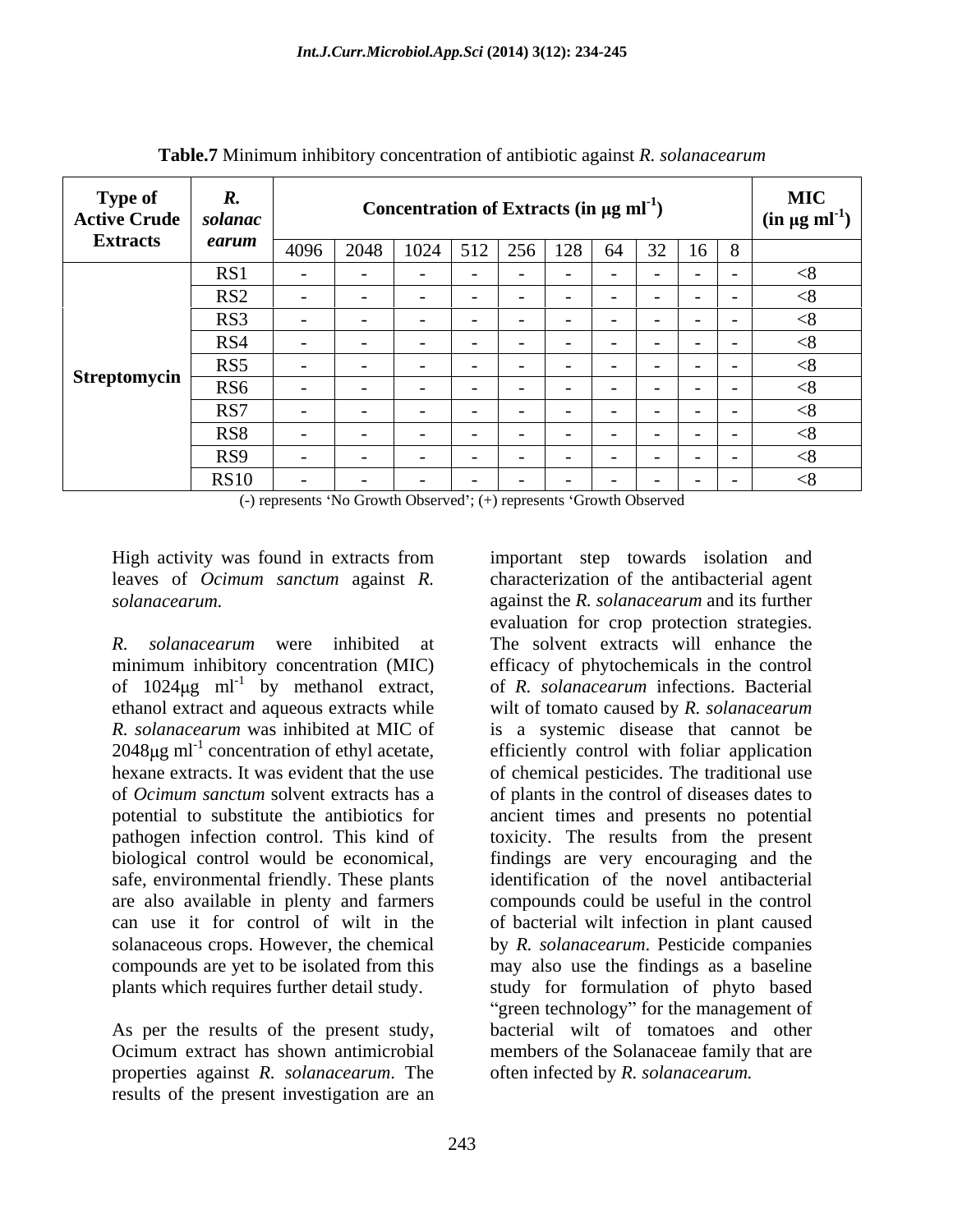- Ahmed, A.S., Sanchez, C.P., Candela, M.E. resistance in pepper plants (*Capsicum solanacearum* in potato<br>annum) to *Phytophthora capsici using EPPO Bull.* 26: 663–678. *annuum*) to *Phytophthora capsici* using
- Akinmoladun, A.C., Ibukun, E.O., Afor, E.,<br>
Chueter, E.M., Ecrombi, E.O., 2007, Graver, R.J., Harborne, J.B. 1994. Obuotor, E.M., Farombi, E.O. 2007. Changer, K.J., Harborne<br>Phytochemical constituent and *Phytochem.*, 37: 19–42. Phytochemical constituent and *Phytochem.*, 31:19–42. leaves of *Ocimum gratissimum*. *Sci. Res.*
- Alam, M.A., Habib, M.R., Nikkon, F., Phytopathol., 29: 65–87. Rahman, M., Karim, M.R. 2008. Hostettmann, K., Wolfender,<br>Antimicrobial activity of akanda *Pesticide Sci.*, 51:471–482. Antimicrobial activity of akanda *Pesticule Sci.*, 51: 4/1–482. (*Calotropis gigantea* L.) on some
- Aliye, N., Fininsa, C., Hiskias, Y. 2008. antagonists for their potential to  $\frac{50c}{2}$ . Plant Dis., 91:1321-1326. bioprotect potato (*Solanum tuberosum*)  $288.$  Delhi.
- Anuratha, C.S., Gnanamanickam. S.S. 1990.<br>Biological control of bacterial wilt caused by the pathogenicity in *Pseudomonas* Biological control of bacterial wilt caused  $124: 109-116.$   $093-095.$
- Buddenhagen, I., Kelman, A. 1964. Biological and physiological aspects of bacterial wilt caused by *Pseudomonas solanacearum*.
- Calvet, C., Pinochet, J., Camprubi, A., Estaun, J. (Eds).,<br>V. Bodriguez Kabana, B. 2001 Heidelberg.. V., Rodriguez-Kabana, R. 2001. compounds against root-lesion and root knot nematodes and side-effects on the solanacea<br>informative of explored methods and the solar 152–155. infectivity of arbuscular mycorrhizal
- of plant pathogens using lateral flow Agricultural Sciences, Florida. devices. OEPP/EPPO Bull., 30: 421-426.
- Deshpande, R.S., Tipnis, H.P. 1997.

**References** L. Pesticides, 11: 11–12. L. *Pesticides,* 11: 11 12.

- 2000. Evaluation of induction of systemic<br>resistance in popper plants (Capaigum solanacearum in potato tuber extracts. Elphinstone, J.G., Hennessey, J., Wilson, J.K., Stead, D.E. 1996. Sensitivity of different methods for the detection of *Ralstonia solanacearum* in potato tuber extracts. *EPPO Bull.,* 26: 663–678.
- *Trichoderma harzianum* and its relation with capsidol accumulation. *Eur. J. Plant* Integration of ethnobotany and phytochemistry: dream or reality? *Pathol.*, 106: 817–824. **phytochemistry:** dream or reality? Gottlieb, O.R., Borin, M.R., Brito, N.R. 2002. Integration of ethnobotany and phytochemistry: dream or reality? *Phytochemistry,* 60: 145–152.
	- Grayer, R.J., Harborne, J.B. 1994. *Phytochem.,* 37: 19–42.
- antioxidant activity of extract from the Hayward, A.C. 1991. Biology and *Essay,* 2: 163 166. Hayward, A.C. 1991. Biology and epidemiology of bacterial wilt caused by *Pseudomonas solanacearum. Ann. Rev. Phytopathol., 29: 65–87.* 
	- Hostettmann, K., Wolfender, J.L. 1997. *Pesticide Sci.,* 51: 471 482.
- pathogenic bacteria. *Bangladesh J. Sci.* Jones, J.B. 2007. Development of an integrated approach for managing *Ind. Res.*, 43(3): 397–404. **Integrated** approach for managing Evaluation of rhizosphere bacterial under tield conditions. Am. Phytopathol. Ji, P., Momol, M.T., Rich, J.R., Olson, S.M., Jones, J.B. 2007. Development of an integrated approach for managing bacterial wilt and root-knot on tomato under field conditions. *Am. Phytopathol. Soc. Plant Dis.*, 91: 1321-1326.
- against bacterial wilt (*Ralstonia*  including microbes and fungi. Today and *solanacearum*). *Biol. Control,* 47: 282–<br> **Solanacearum**). *Biol. Control,* 47: 282–<br> **Delhi**. Kaushik, P. 1988. Indigenous medicinal plants Tomorrow's Printers & Publishers, New Delhi.
- by *Pseudomonas solanacearum* in India with antagonistic bacteria. *Plant Soil*, tetrazolium medium. *Phytopathol.*, 44:<br>124:100.116 Kelman, A. 1954. The relationship of pathogenicity in *Pseudomonas solanacearum* to colony appearance on a tetrazolium medium. *Phytopathol.,* 44: 693 695.
- *Annu. Rev. Phytopathol.,* 2: 203 230. Kelman, A. 1998. One hundred and one years of research on bacterial wilt. In bacterial wilt disease: molecular and ecological aspects. Prior, P., Allen, C., Elphinstone, J. (Eds)., Springer-Verlag, Berlin Heidelberg,.
- Evaluation of natural chemical Kishun, R. 1987. Loss in yield of tomato due to bacterial wilt caused by *Pseudomonas solanacearum. Indian Phytopathol.,* 40: 152–155.
- fungi. *Eur. J. Plant Pathol.,* 107: 601 605. The Florida. Cooperative Extension Danks, C., Barker, I. 2000. On-site detection Service, Institute of Food and Kucharek, T. 1998. Bacterial wilt of row crops in Florida. Cooperative Extension Service, Institute of Food and Agricultural Sciences, Florida.
	- Insecticidal activity of *Ocimum basilieum* Larkin, R.P., Griffins, T.S. 2007. Control of soilborne potato diseases using brassica green manures. *Crop Protect.,* 26: 1067 1077.